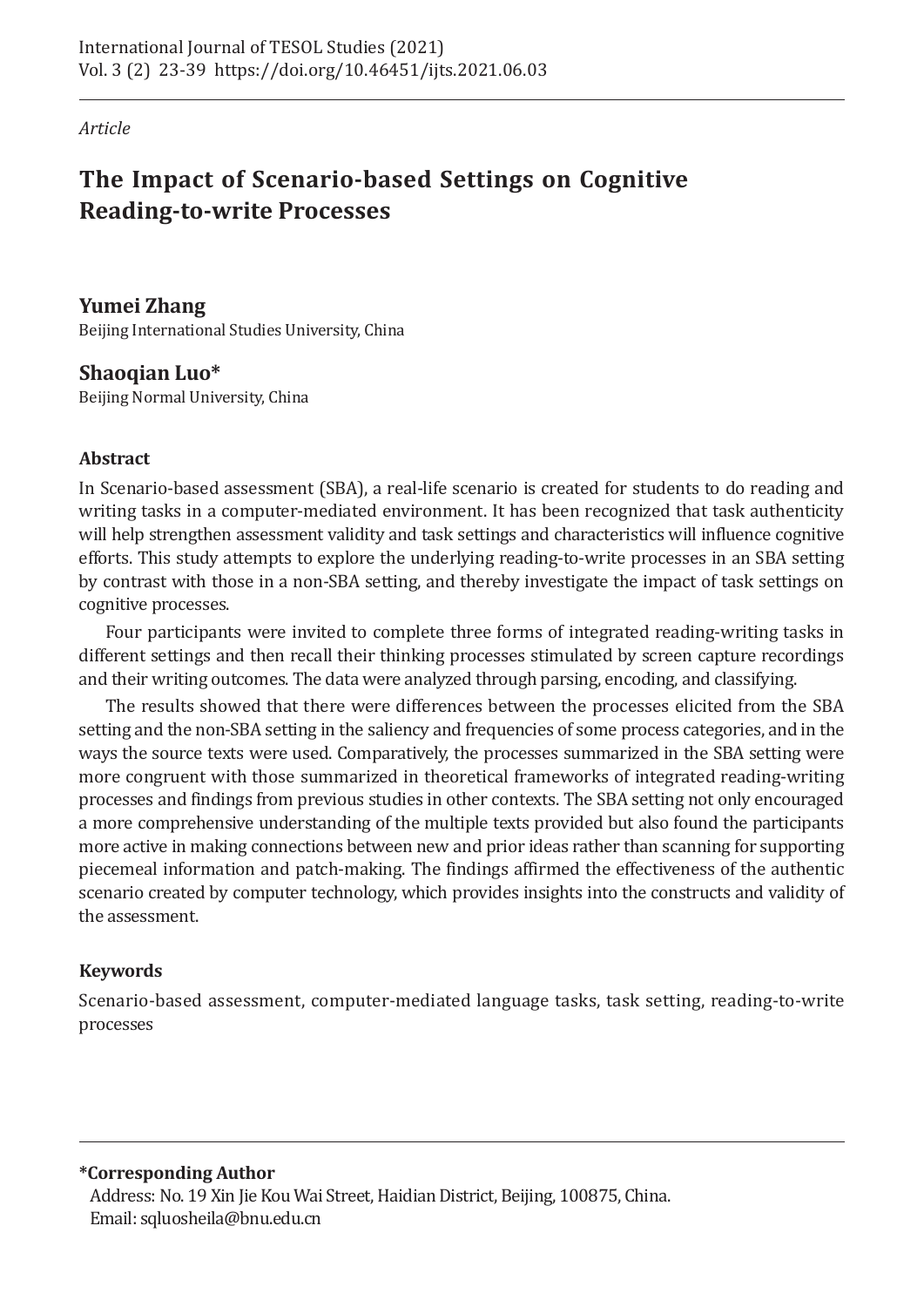# **1 Introduction**

The development of information and communication technology as well as digital devices has offered us a new channel to obtain information and to communicate. Correspondingly, reading and writing in the cyber community have become inevitable for students in their academic and future vocational life.

For education, it is necessary to reflect the real-world requirements and prepare students for future challenges. In terms of educational assessment, however, it has been critically reviewed that contemporary assessments are not keeping pace with the changing contextual needs and the nature of digital literacy (van den Broek, 2012). Usually, reading comprehension tests are prevalently comprised of isolated passages followed by several questions on paper-based forms (Rupp, Ferne, & Choi, 2006; van den Broek, 2012), and writing performance is traditionally elicited by a prompt (Plakans, 2007). Furthermore, it is noted that there is a lack of attention to cross-text integration (Britt & Rouet, 2011; Strømsø, Bråten & Britt, 2010) and that the item questions are relatively independent and do not map onto a real-world purpose (Rupp, Ferne, & Choi, 2006). Therefore, a new generation of literacy assessments is called for (Partnership for 21st Century Skills, 2008) and is expected to reflect the characteristics of new literacy scenarios.

Recognizing the contextual change and the opportunity brought by technology development, researchers at Educational Testing Service (hereafter ETS) proposed an innovative approach to literacy assessment – scenario-based assessment (hereafter SBA) (Bennett, 2010; O'Reilly & Sabatini, 2013; Sabatini et al., 2014a; 2014b). SBA was lately adopted by the Organization for Economic Co-operation and Development (hereafter OECD) in PISA reading assessment in 2018 (OECD, 2019).

 A growing body of research has been conducted to investigate the plausibility of SBAs used in literacy assessments in different contexts (e.g., Deane et al., 2018; Deane & Song, 2014; O'Reilly et al., 2014; Sabatini et al., 2019; van Rijn, Graf, & Deane, 2014; Zhang et al. 2019). Generally, assertive claims were made about the reliability and other psychometric properties of the scenario-based reading or reading-writing assessments. However, most of the studies were conducted by researchers at ETS in the high school context in the United States. Moreover, test-takers' cognitive processes have not been sufficiently understood while completing the literacy tasks with the scenario-based features. As it has been acknowledged, task features will influence how test-takers approach the tasks and the difficulty of the tasks (Bachman & Palmer, 1996; 2010). More importantly, exploration on the underlying processes can aid in evaluating the cognitive validity (Field, 2013) and the demonstration of cognitive validity implies that the task could assess on the same range of cognitive operations or skills as those required in the target domain (Bax, 2013). Similarly, it is indicated in Kane's (1992; 2006; 2013) argument-based framework when the extrapolation inference is examined.

This study is part of a larger research project that aims to validate the computer-mediated SBA developed to assess Chinese EFL learners' reading and writing competence. More specifically, this present study attempts to explore the impact of the task settings (SBA vs. non-SBA setting) on the cognitive reading-to-write processes. Through the comparison, it could shed light on the validity of the design of the SBA setting under Kane's (1992; 2006; 2013) argument-based validation framework. In this framework, the investigation into cognitive processes is to examine the extrapolation inference.

### **2 Literature Review**

#### **2.1 Scenario-based assessment**

Generally, SBA has been defined as a methodology or an approach to designing and delivering more authentic assessment tasks with the assistance of computer technology (Bennett, Deane, & van Rijn, 2016; OECD, 2019; Sabatini et al., 2019). Sabatini et al. (2019) from ETS define SBA as a cluster of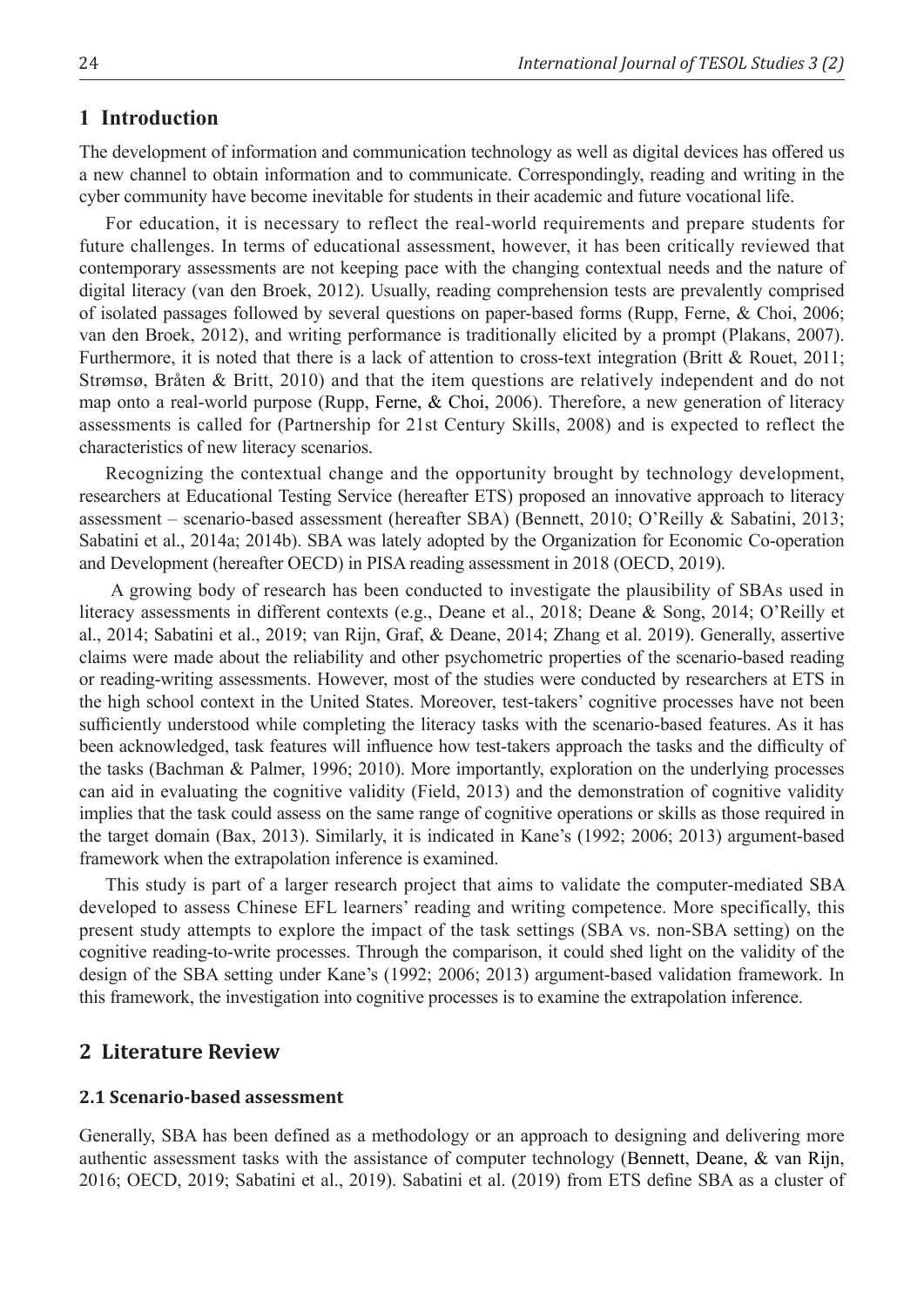techniques or assessment design methodology that creates a real-life scenario under which a series of thematically related sources and assessment tasks and items are sequenced and organized. Purpura (2016) explains that it is not a construct *per se* but a way of delivering assessment tasks in a scenario narrative. Similarly, in PISA 2018 framework for assessing reading literacy, OECD (2019) introduced SBA as an assessment approach to provide an overarching purpose that leads students to read a collection of related texts and to complete the task.

In terms of writing from sources, the scenario-based design presents students with a real-life topical scenario or context along with a communication goal of writing. Then they will be encouraged to search for information online and read some articles so that their ideas put into writing will be more informed and better-structured. Usually, there are virtual characters (e.g., a tutor or peers) communicating with the test-takers through an online platform, including introducing the task, asking lead-in questions, offering information and guidance throughout the process (Deane et al., 2018; Guo et al., 2020).

SBA tasks designed for different contexts may vary in the specific constructs, item formats, etc., but usually carry certain features. The typical features of a computer-based SBA task mainly include (Boveri, 2017; O'Reilly & Sabatini, 2013; Sabatini et al., 2019):

- (1) design of a real-life scenario that introduces an overarching goal;
- (2) a sequence of materials and tasks that lead up to an end goal;
- (3) social interactions or collaborations with virtual characters;
- (4) a narrative storyline that guides, motivates, and engages students in the process.

These features represent largely the differences between an SBA design and a non-SBA design. The birth of SBA is a reaction to the changes of the literacy practices in the digital environment and enabled by the advancement of computer technology. It aims to deliver an assessment that is more relevant to real-world challenges and it is designed in light of cognitive theories of discourse process (Magliano, et al., 2018; Sabatini et al., 2019), learning theories (Ercikan & Pellegrino, 2017), and measurement theories to ensure its validity and usefulness (Sabatini et al., 2019).

This paper focuses on the cognitive aspect and attempts to gain insight into what processing activities are activated inside the black box (the test-takers' mind) through stimulated recalls. Cognitive processes in the scenario-based reading-to-write setting and a non-SBA setting are compared, as it is very likely that the setting or features of the language use tasks will exert an impact on students' cognitive activities (Bachman & Palmer, 2010; Lei, 2008; Weigle, 2002). The comparison could also help identify which setting could activate cognitive processes that are more congruent to theoretical models or the intention of the assessment tasks. In this way, evidence for the validity of the SBA tasks could be collected.

#### **2.2 Context and cognition**

Writing has been frequently analyzed through a cognitive perspective (Weigle, 2002) and there are multiple models portraying writers' cognitive efforts during the writing processes. One of the most cited models includes planning, translating, and reviewing (Hayes & Flower, 1980). This process is regarded non-linear but generative, during which the writers make online planning, reformatting, and revising back and forth (Zamel, 1983; Lei, 2008).

Similarly, integrated reading and writing are also depicted as a constructive process (e.g., Flower, 1987; Spivey, 1984; 1990; 1997; Spivey & King, 1989). Reading is usually conceptualized as support to writing and as resource input for writers (Hayes, 2012; Grabe & Zhang, 2016). However, the importance of reading has become prominent, as reading comprehension can be as problematic as writing for EFL learners (Grabe & Zhang, 2016). The extent to which they have understood the reading texts is related to how they would make effective use of the input in their own writing, further influencing their writing performance. Therefore, apart from the writing product, research efforts have been made on the cognitive processes of the reading-to-write activity (e.g., Delaney, 2008; Plakans, 2008).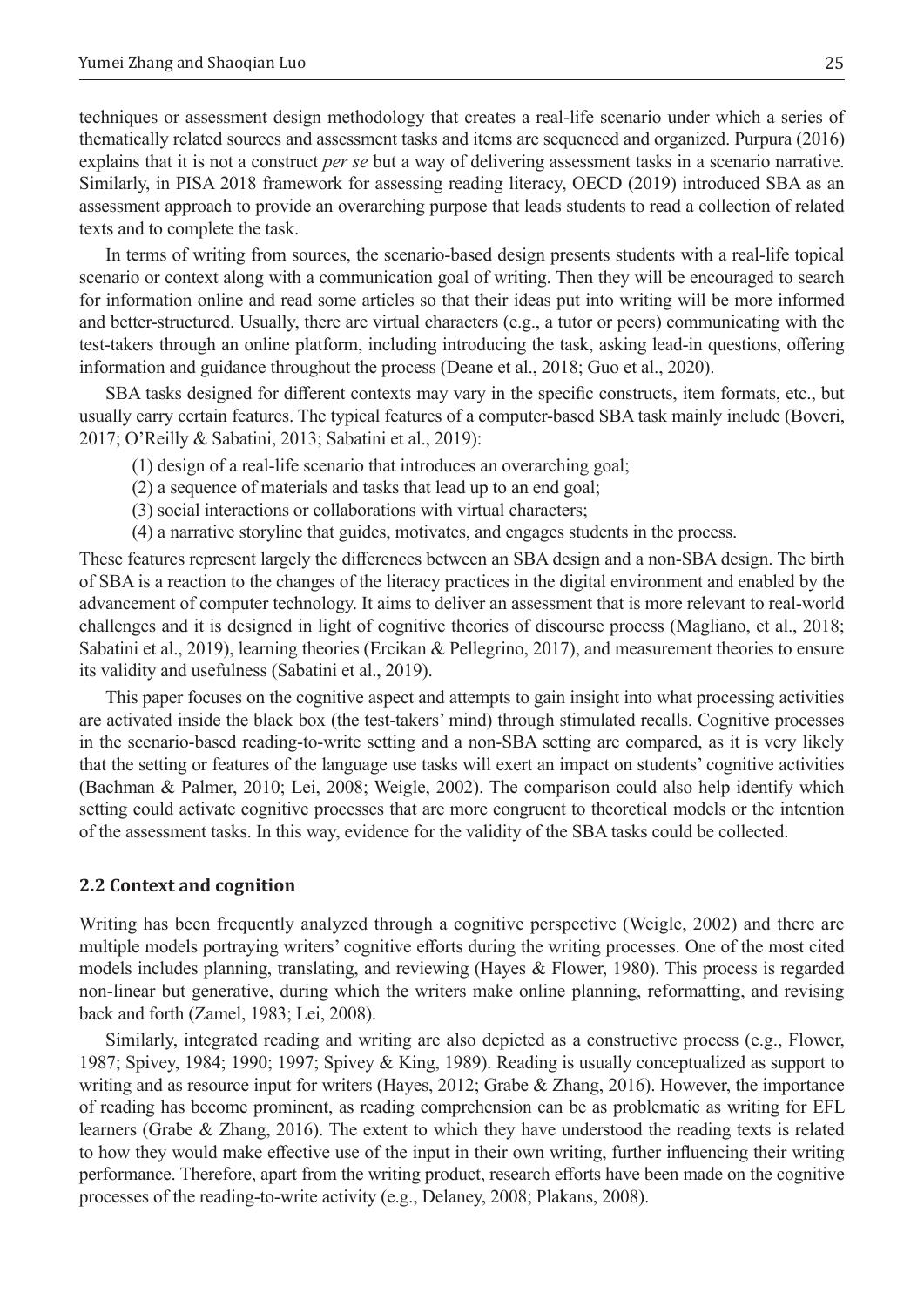The scrutinization of cognitive processes is essential to understand the task and students' skills or abilities (Bachman, 2004) in reading and writing. But it should be noted that reading and writing are social activities in the real world (Hayes, 1996; Weigle, 2002), which entails that one's thinking activities will be very likely shaped by the social and cultural context (Weigle, 2002). Writers write for a certain purpose in a social setting to a certain group of the target audience. Therefore, it is necessary to analyze cognition in reference to the goals by which the participants are motivated and the structure or context in which the task is embedded (Cumming, Busch, & Zhou, 2002; Lei, 2008).

Some influencing factors have been encompassed in some cognitive frameworks, such as sociocultural conventions, task purpose, and conditions (e.g., Cumming, Busch, & Zhou, 2002; Hayes & Flower, 1980; Hayes, 1996; 2012). In addition, guidelines for developing language assessment also suggest considerations be made on the impact of task context and features on students' performance (e.g., Bachman & Palmer, 1996; 2010). For instance, the contextual factors identified include task characteristics and situation or setting (Bachman & Palmer, 2010).

With the appliance of technology in language assessment, the features and context of language assessments are changing. The initiation of the SBA was to take advantage of computer technology to situate students in a task setting with some features of real-life communication in the cyber community. It has been attracting discussions on how the use of computer technology could impact the construct of language assessment and on students' performance (Chapelle & Voss, 2017).

#### **2.3 The use of computer technology in language assessment**

Technology has offered many opportunities for language assessment, and it is promising to allow for more possibilities in the future. Meanwhile, there are critical voices that encourage further research on the impact of technology use in language assessment. To date, research has been focusing on the efficiency and authenticity of language assessment through computer technology (Chapelle & Douglas, 2006).

The primary impetus for utilizing technology in assessment is to improve the efficiency of assessment practice (Chapelle & Voss, 2017). It could make it more efficient to collect response data, analyze the data, and provide impromptu feedback to test-takers.

Second, technology could enhance the authenticity and contextualization of language assessment (Alderson, 2000; Chapelle & Douglas, 2006). It is assumed that the authentic context for language use will help collect students' performance data that are more reflective of their performance in the target domain, thus strengthening the validity of the assessment tasks (Bachman & Palmer, 1996; Purpura, 2016). On this basis, another question being asked is that whether communicative task-based language testing is more operationalizable by computer (Corbel, 1993).

There are many other instances to support that computer technology could make language assessment more efficient and authentic. But no matter what, one fundamental issue concerning the utilization of technology is what impacts it may have on students' performance. Researchers have been making efforts in this regard, but most studies focus on the comparability of students' performance in computer-based and paper-based settings (e.g., Choi, Kim, & Boo, 2003; Schaeffer, et al., 1993; Taylor, et al., 1999). One concern underlying this line of research is that students' familiarity with doing a test on a computer might be irrelevant to the construct of a language assessment. But these studies found very few and slight differences that could warrant the claim that the settings of the tasks would affect students' performance. However, the impact of task setting is not only about the physical settings of test delivery, but also concerns contextual features or characteristics of the tasks and how the tasks are presented to test-takers (Chapelle & Douglas, 2006).

Moreover, when computer technology is used for language assessment, its function is not merely to transform the tasks from a paper to a computer. As Chapelle and Douglas (2006) commented, our goal of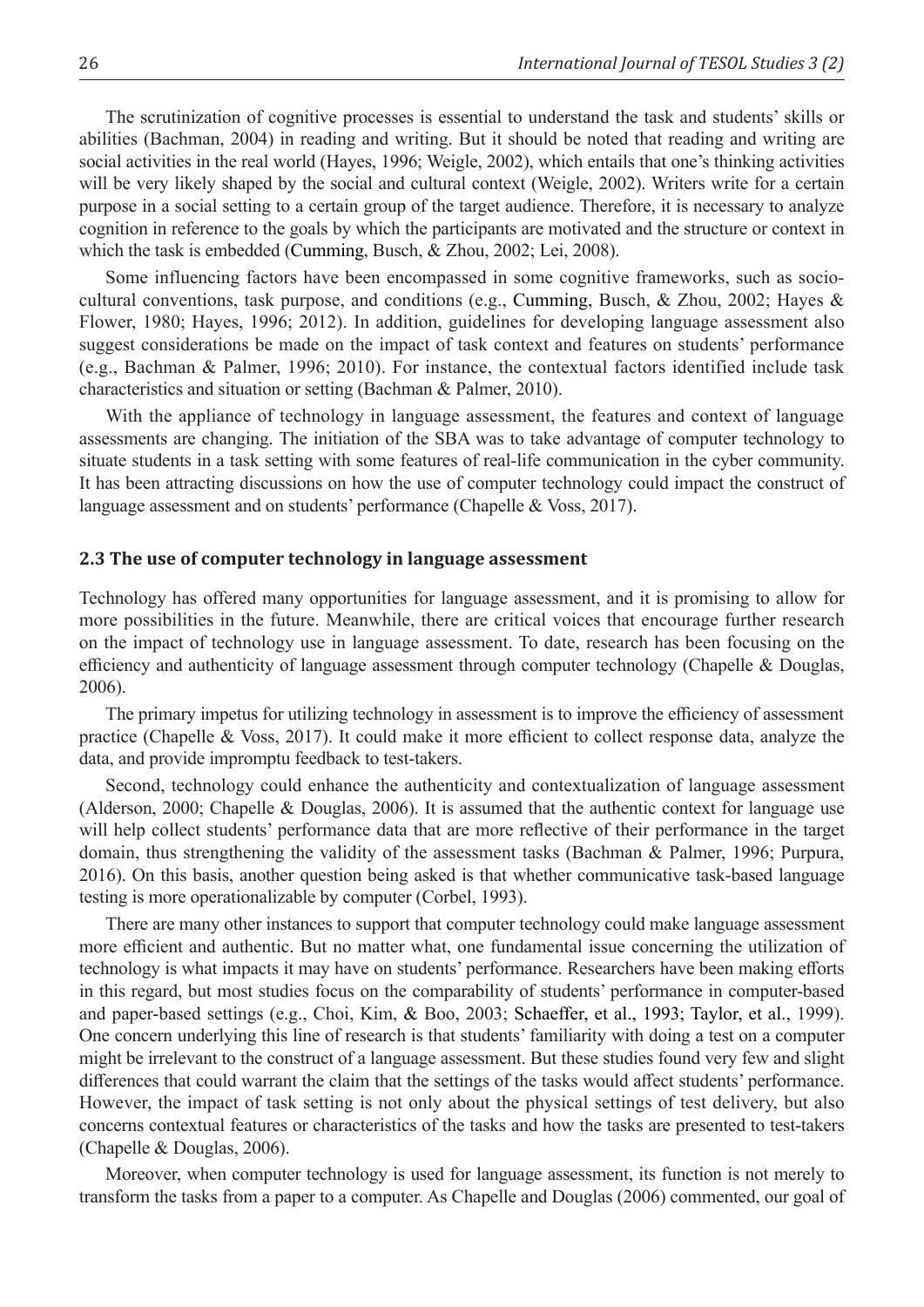using technology in assessment probably should not be limited to the pursuit of efficiency when it could be helpful to create better assessments. For instance, technology makes it possible to design more reallife and interactive scenarios and thereby facilitate understandings of students' performance in the target domain. Therefore, the current study is to investigate students' cognitive processes of language tasks in two computer-mediated settings, one with the real-life features of online communication afforded by computer technology and the other one without the features. The study could advance our understanding of the impact of technology on language assessment and students' performance.

# **3 Research Design**

#### **3.1 Research questions**

As the research purpose purports, this study mainly attempts to answer the following question: To what extent do the task settings (SBA and non-SBA setting) impact the test-takers' cognitive reading-to-write processes?

#### **3.2 Participants**

There were four participants. Two of them were 11th graders at a senior high school in Beijing, and the other two were English majors in a key university in Beijing. To note, as the data were collected at the first term of the academic year in early November, the two groups of students had just embarked on their new period of academic life. The two newly enrolled college students were involved as approximate 12th graders in high school, given that it was infeasible to recruit the 12th graders who were engaged in preparing for the college entrance examination.

The two high school students (pseudonyms: Leo and Judy) were rated at the upper-intermediate level of English proficiency by their English teacher. Their English scores at the last final examination were 124 and 118 (out of 150) respectively. The two college students (pseudonym: Linda and John) received high English scores in the college entrance examination. Linda got 145 and John got 139 out of 150. In the study, one 11th grader (Judy) and one college freshman (John) were introduced to the SBA setting, while the other two (Leo from 11th grade and Linda from college) were involved in the non-SBA setting.

The four participants said that they used computers frequently for surfing online, searching for information and writing their homework, etc. They thought the internet and computers were indispensable to their social and academic lives. All of them had taken online tests once and claimed they had no problem using a computer to read or write.

#### **3.3 The tasks**

There are three paralleled forms of tasks for both settings and the difference among the different forms is mainly the topical issue being discussed. The topics are (1) should students be allowed to take phones to schools (Phones to Schools), (2) should plastic bags be banned (Plastic Ban), and (3) should we keep being ourselves or change to fit in (Be Self or Fit in). Three are three passages in each form and the writing task is to write an opinion essay about the given topic.

The difference between the tasks used in the SBA setting and the non-SBA setting mainly lies in whether they carry the SBA features or not. For the non-SBA setting, the three passages in each form and the writing tasks are equivalent to those in the SBA setting. But the passages and writing tasks are presented to the participants one by one without any connections in between or further instructions besides "write an opinion essay about the following topic and there are three passages you can read before you write". In contrast, in the SBA setting, there is an overarching goal which is that a magazine is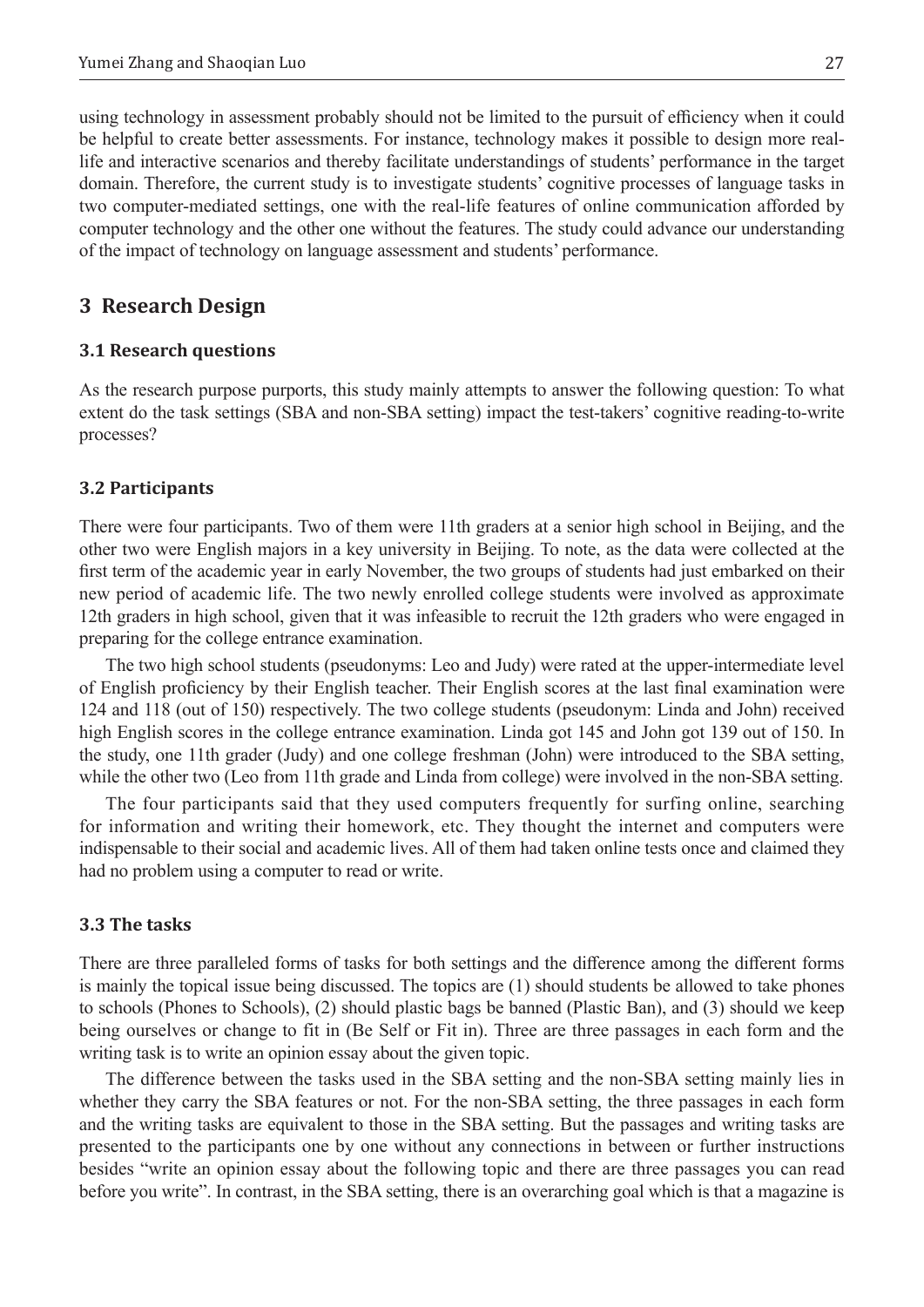calling for opinions about a controversial issue. A virtual character (the tutor from an online reading-andwriting club) posts the call-for-opinion poster to the club members and encourages them to write one. The tutor and another senior student (Alice) provide instructions, narrative guidelines, and scaffoldings throughout the task. Figure 1 presents the first webpage of the SBA task. The prompts given by the virtual tutor and senior student are summarized and presented in Table 1. They are numbered according to the order of occurrence.



*Figure 1*. The first webpage of SBA

## Table 1

*Prompts from the Virtual Tutor and Senior Student through Social Media* 

| Tutor (Ms. Lee):                                                                                                                                                                                                                                                                                                                                                                   | <b>Senior student (Alice):</b>                                                             |  |  |  |  |  |  |  |
|------------------------------------------------------------------------------------------------------------------------------------------------------------------------------------------------------------------------------------------------------------------------------------------------------------------------------------------------------------------------------------|--------------------------------------------------------------------------------------------|--|--|--|--|--|--|--|
| 1. welcome                                                                                                                                                                                                                                                                                                                                                                         | 4. saying hi                                                                               |  |  |  |  |  |  |  |
| 2. posting and introducing the task (call for essays)                                                                                                                                                                                                                                                                                                                              | 9. a brief comment on the articles presented                                               |  |  |  |  |  |  |  |
| 3. introducing the senior student, Alice                                                                                                                                                                                                                                                                                                                                           | 10. reminding students that "every coin has two                                            |  |  |  |  |  |  |  |
| 5. encouraging students to make a list of the pros and                                                                                                                                                                                                                                                                                                                             | sides" and recommending another article<br>11. suggesting students sort out the advantages |  |  |  |  |  |  |  |
| cons of the given issue                                                                                                                                                                                                                                                                                                                                                            |                                                                                            |  |  |  |  |  |  |  |
| 6. suggesting searching for more information online<br>about the given issue                                                                                                                                                                                                                                                                                                       | and disadvantages they have learned in the<br>articles                                     |  |  |  |  |  |  |  |
| 7. recommending one article                                                                                                                                                                                                                                                                                                                                                        |                                                                                            |  |  |  |  |  |  |  |
| 8. inviting them to think about the comprehension<br>questions which are key to understand the article                                                                                                                                                                                                                                                                             |                                                                                            |  |  |  |  |  |  |  |
| $12.6$ of $\epsilon$ din $\epsilon$ is the state of $\epsilon$ of $\epsilon$ of $\epsilon$ of $\epsilon$ of $\epsilon$ of $\epsilon$ of $\epsilon$ of $\epsilon$ of $\epsilon$ of $\epsilon$ of $\epsilon$ of $\epsilon$ of $\epsilon$ of $\epsilon$ of $\epsilon$ of $\epsilon$ of $\epsilon$ of $\epsilon$ of $\epsilon$ of $\epsilon$ of $\epsilon$ of $\epsilon$ of $\epsilon$ |                                                                                            |  |  |  |  |  |  |  |

12. offering tips for writing an opinion essay

# **3.4 Stimulated recalls**

Stimulated recalls and think-alouds are introspective methods frequently used to elicit one's thought processes that take place during an event (Gass & Mackey, 2016). In this study, stimulated recall is adopted on the grounds of practicality and research needs. Firstly, it is suggested that a think-aloud session should not last too long (2 hours maximum) to avoid any negative effect on the validity caused by participants' fatigue (Guo, 2015). The SBA is challenged by this time restriction as it is composed of three passages and a writing task. Secondly, it has been questioned about the extent to which verbalizing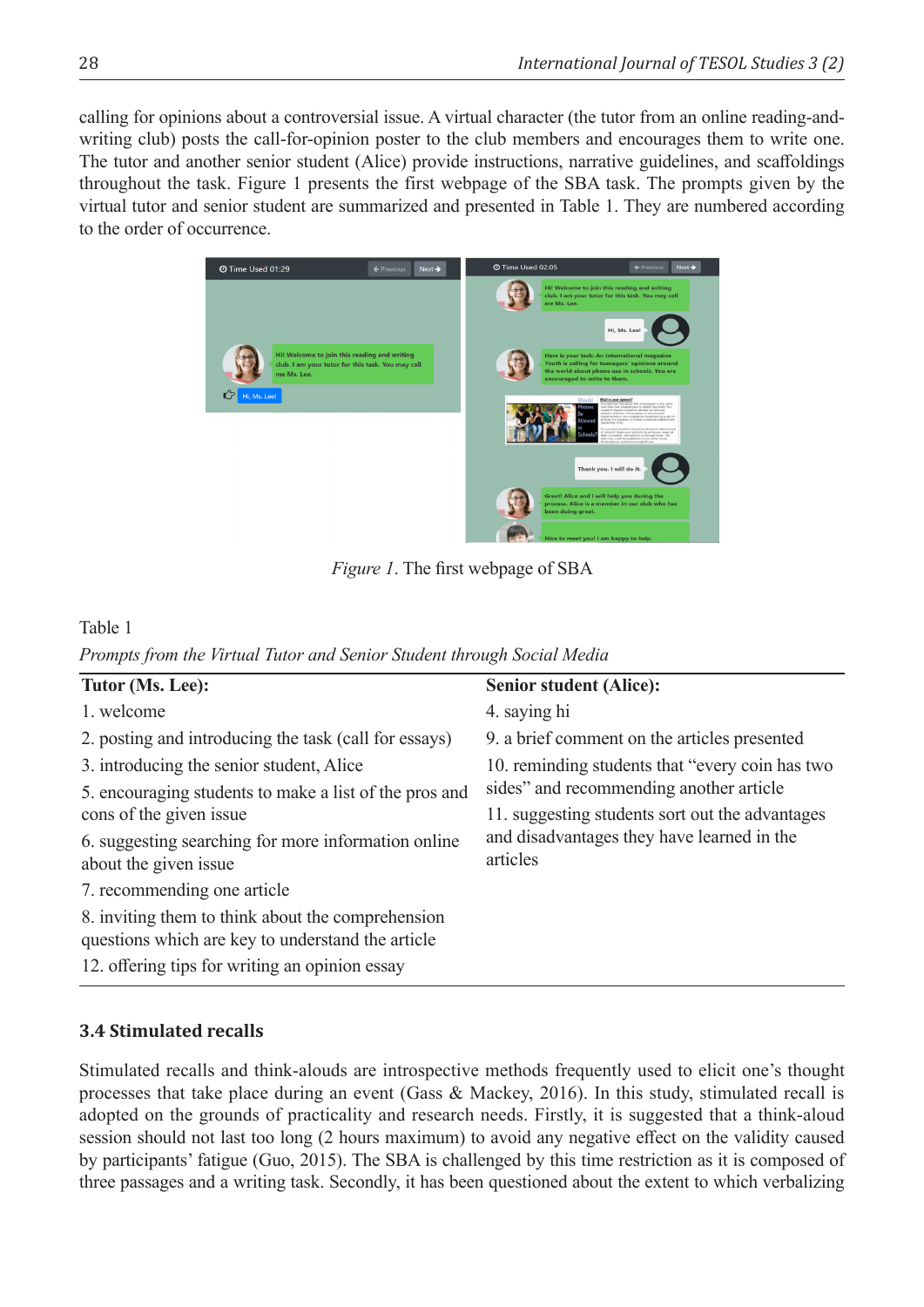one's internal thoughts can truly represent the natural processes, no matter which method is used (Plakans, 2007; Stratman & Hamp-Lyons, 1994). More importantly, it is more of a concern with concurrent thinking aloud than with stimulated recalls, as recalls afterwards would not affect the ongoing cognitive processes (Bowles, 2010; Gass & Mackey, 2016). Third, though it is possible that the participant cannot remember all their thoughts in the retrospective recall, it is noted that the likelihood of a recall being accurate is greater if the time between the performance of the task and the recall is short enough for the participants to be able to retrieve their thought processes in their memory (Ericsson & Simon, 1996; Gass & Mackey, 2016).

Therefore, the consecutive recalls with no or little time interval between the event and the recall (Ericsson & Simon, 1996) were conducted in the present study. Moreover, the four participants' thoughts were accessed at three phases (1) after they first read the prompt and did some planning, (2) after they finished reading the three articles, and (3) after they completed the writing task. This was based on two considerations. One was that the participants might not be able to recall clearly what they were thinking at the previous moments as the task might take over one hour. The other consideration was that the researcher aimed to capture students' thoughts at each phase and to reveal the process of mental model construction as they proceeded in different settings.

In terms of the stimuli, a video recording is thought to be more effective than an audiotape while a video of eye-tracking could be too much for participants (Gass & Mackey, 2016). Besides, screen capture and mouse tracking device can also be used to stimulate recalls and triangulate verbal reports about mental processes (Castek & Coiro, 2015; Gass & Mackey, 2016; Ziegler & Mackey, 2014). In the current study, a screen capture software (ApowerREC) was used to assist students' recalls. It could capture students' operations on the screen, such as tracking their reading path (the participants are told to use a mouse to indicate roughly the area they are reading), the choice making on the multiple-choice questions, the page-turning, and typing process while answering the open-ended questions and writing. Compared to the eye-tracking technique which is often used to gain insights into test-takers' cognitive processes (e.g., Bax, 2013), this screen capture software is limited in its capability to present accurate data of eye movement and fixation duration, but it is able to keep the tracking going on across multiple screen displays.

About the language used in the stimulated recall protocol, as it is argued that the limitation of L2 proficiency could inhibit them expressing themselves, which confronts the stimulated recall data with more validity threats (Gass & Mackey, 2016), the participants in this study could use Chinese or switch to English anytime as long as they felt comfortable.

When it comes to the implementation of the stimulated recall, it is advised to have a detailed protocol as a checklist while carrying out the procedure (Gass & Mackey, 2016). With reference to the protocols used by Mackey et al. (2000) and Leeman (1999), a protocol was developed for the current study. The recall was conducted in the participants' L1 (Chinese) and the protocol was later translated into English and displayed in Appendix 1. The protocol also drew some insights from previous literature. For instance, as guided by Gass and Mackey (2016) and Lei (2008), interest was shown to the participants' thinking during pauses and revisions. In this reading-to-write study, special attention was also paid to their behaviors of referring to the reading session.

#### **3.5 Data analysis: Coding and categorizing**

The analysis of stimulated recall data was carried out from transcription, coding, and description to the analysis *per se* (Gass & Mackey, 2016). To begin with, the recorded recalls from the four participants were transcribed and coded manually by the researcher and double-checked by a fellow researcher.

The transcribed data were analyzed through parsing, encoding, and classifying as suggested by previous researchers working on verbal reports (e.g., Guo, 2015; Plakans, 2007). Parsing was to segment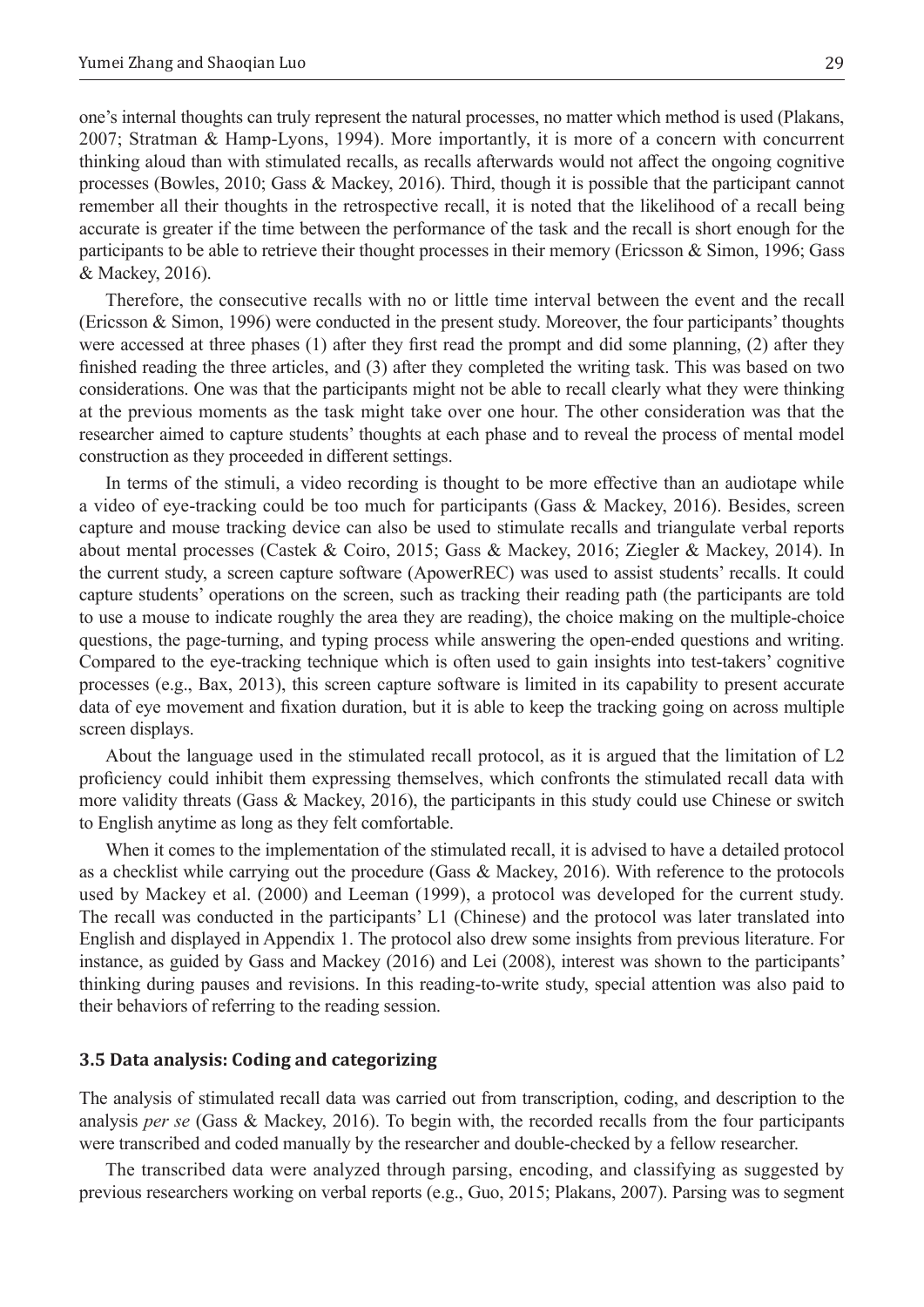the transcribed texts into chunks or idea units. Then the encoding and classification were carried out. First, the participants' reading-writing processes were coded and classified with reference to the processes specified by the previous theoretical frameworks or studies which were summarized by Spivey (organizing, selecting, and connecting) and Stein (monitoring, elaborating, structuring, and planning) (Spivey, 1990; 1997; Stein, 1990); Any other featured processes that could not be clearly categorized were also coded for further discussions. Second, during coding and categorizing, particular attention was paid to the participants' use of the source texts and their underlying thinking processes.

The goal of the assessment task was to write an opinion essay and reading played a supportive role. Therefore, the stimulated recall did not investigate the reading processes in so much detail as to the word recognition level. The primary interest was to explore how the participants read when they had a writing goal in mind. As a result, more comprehensive insights could be achieved about the writing processes, for the participants were asked to recall their thinking during the noticeable pauses (longer than 5 seconds) of writing.

# **4 Results**

The processes which emerged at each phase of the task were categorized and summarized. Table 2 presents the frequencies of each category that occurred in each participant's recalls and his/her recorded behaviors on the three forms.

Firstly, the participants involved in the SBA and non-SBA settings all began with reading the prompts. They all reported that they had understood the setting and were aware that the goal of the task was to write an opinion essay and they could take a position upon a quick evaluation of the issue based on their existing knowledge. Their existing knowledge included general world knowledge, personal experiences, etc.

For instance, John supported banning plastic bags as he drew on his knowledge that plastics would take a long time to break down. Judy wanted to write against allowing students to take phones to schools because her experience with phones in the class was not beneficial or necessary. Besides, at this phase, John made an outline after reading the prompts that included his main argument and some keywords to indicate supporting arguments, while the other participants did not make an outline or write down anything at this phase.

At the second phase from where the two pairs of participants entered SBA and non-SBA settings respectively, more differences were pronounced. As it is shown, John and Judy in the SBA setting were more frequently engaged in reading the whole texts and connecting with their existing ideas while reading, as Judy reflected (originally in Chinese):

*I read every passage. After reading every passage, I answered the comprehension questions. Sometimes I had to go back to the passage to find the answers or to think more about the question. After reading all the passages, I found that there was one passage mainly arguing for and one against allowing phones to schools. And I was thinking that I could use some ideas to support my own opinion. For example, too much screen time would affect children's cognitive development* (Judy-Phones to Schools-Phase 2).

She even modified her perspective after reading the three texts in the third form of the SBA. She originally held the idea that people should change to fit in the society and then thought that "fitting in is not belonging" after reading the last passage, "it won't make you happy if you can't embrace the true self. The meaning of life is to find your own place in the world and make a difference" (Judy-Be Self or Fit in-Phase 2).

Similarly, John read all the texts and answered the comprehension questions. And he emphasized that: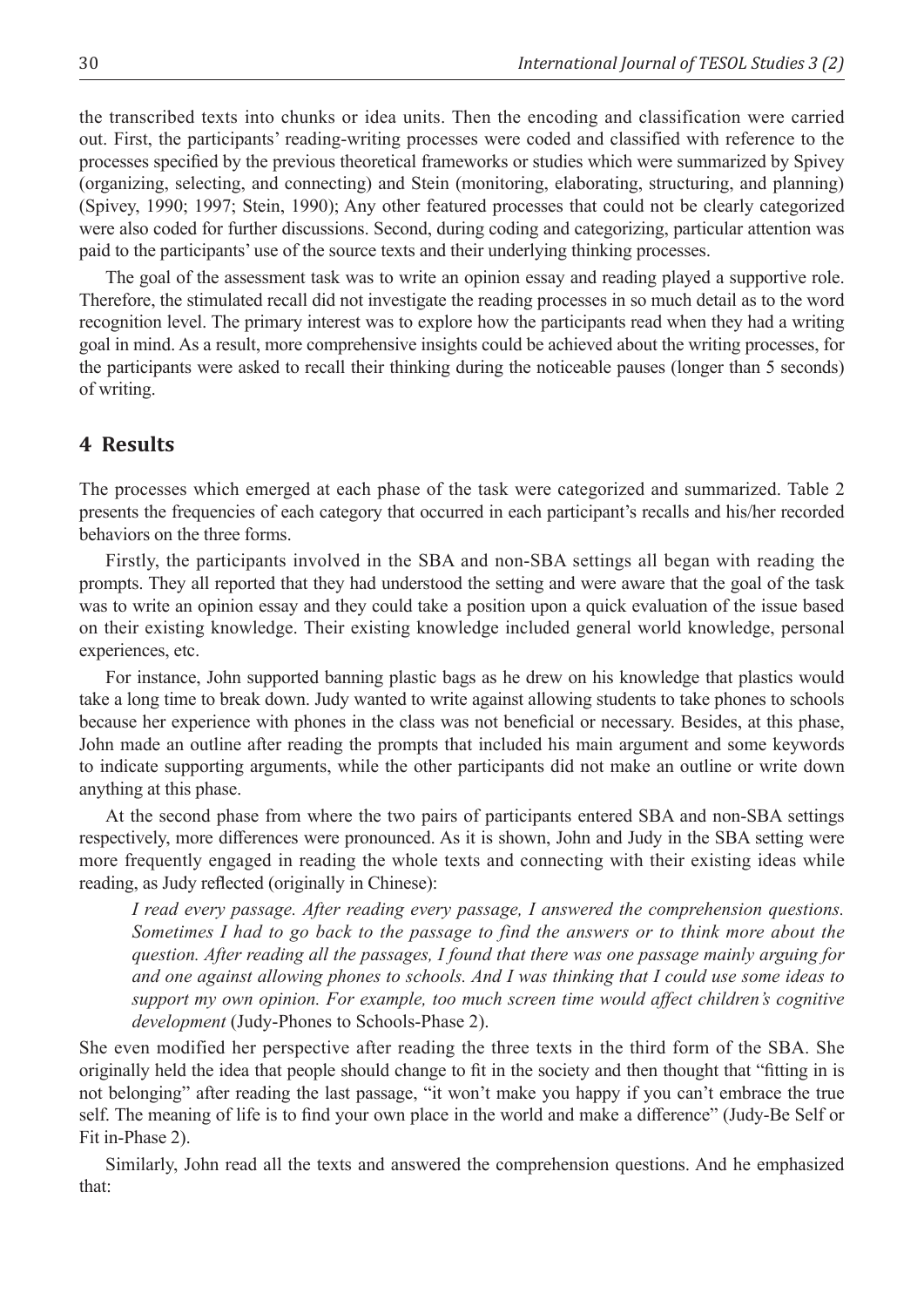*while reading those different opinions, I realized that my original opinion was a little stubborn because what I knew was limited. It is not that simple to just find something to replace plastic bags, because I learned that other types of materials are not necessarily better* (John-Plastic Ban-Phase 2).

### Table 2

|                                                            | John         |                |                | Judy           |                |              | Leo            |                |                | Linda          |                |                |
|------------------------------------------------------------|--------------|----------------|----------------|----------------|----------------|--------------|----------------|----------------|----------------|----------------|----------------|----------------|
| Forms                                                      | 1            | $\overline{2}$ | 3              | 1              | $\overline{2}$ | 3            | 1              | $\overline{2}$ | 3              | 1              | $\overline{2}$ | 3              |
| Phase 1: Pre-reading and writing                           |              |                |                |                |                |              |                |                |                |                |                |                |
| (a) read the prompt to understand task 1<br>goal           |              | $\mathbf{1}$   | $\mathbf{1}$   | $\mathbf{1}$   | $\mathbf{1}$   | $\mathbf{1}$ | $\mathbf{1}$   | $\mathbf{1}$   | $\mathbf{1}$   | $\mathbf{1}$   | $\mathbf{1}$   | $\mathbf{1}$   |
| (b) activate existing knowledge                            | 1            |                | 1              | 1              | 1              | 1            |                |                |                |                |                |                |
| (c) take a position                                        | 1            | 1              | 1              | $\mathbf{1}$   | $\mathbf{1}$   | $\mathbf{1}$ | $\mathbf{1}$   | $\mathbf{1}$   | $\mathbf{1}$   | $\mathbf{1}$   | $\mathbf{1}$   | $\mathbf{1}$   |
| (d) make an outline                                        | 1            | 1              | 1              |                |                |              |                |                |                |                |                |                |
| Phase 2: Reading the source texts                          |              |                |                |                |                |              |                |                |                |                |                |                |
| (a) read whole texts                                       | $\mathbf{1}$ | $\mathbf{1}$   | $\mathbf{1}$   | $\mathbf{1}$   | $\mathbf{1}$   | $\mathbf{1}$ | $\mathbf{1}$   |                |                | $\mathbf{1}$   | $\mathbf{1}$   |                |
| /skim for arguments                                        |              |                |                |                |                |              |                | 1              | 1              |                |                | 1              |
| (b) connect with own ideas                                 | 3            | $\overline{2}$ | $\overline{2}$ | $\overline{2}$ | $\overline{2}$ | $\mathbf{1}$ | $\overline{2}$ |                |                | $\overline{2}$ | $\overline{2}$ |                |
| /seek supporting evidence                                  |              |                |                |                |                |              |                | $\overline{2}$ | $\overline{3}$ |                |                | $\overline{2}$ |
| (c) evaluate ideas                                         | $\mathbf{1}$ | $\mathbf{1}$   | $\mathbf{1}$   |                | $\mathbf{1}$   |              |                |                |                | $\mathbf{1}$   |                |                |
| Phase 3: Writing (recall on the pauses)                    |              |                |                |                |                |              |                |                |                |                |                |                |
| a. reread the task                                         | 1            | 1              | 1              | 1              | $\mathbf{1}$   | $\mathbf{1}$ | 1              |                | $\mathbf{1}$   |                | 1              | $\mathbf{1}$   |
| b. make an outline                                         | 1            | 1              | 1              | $\mathbf{1}$   | 1              |              |                |                |                | 1              | 1              |                |
| c. organize local ideas                                    | 2            | 3              | 3              | 6              | $\overline{2}$ | 5            | $\overline{7}$ | 8              | 6              | 6              | 5              | 9              |
| d. translate ideas into words                              | 9            | 9              | 12             | 5              | $\overline{7}$ | 8            | 9              | 9              | 11             | 8              | 10             | 11             |
| e. go back and reread certain parts of<br>the source texts | 3            | $\overline{4}$ | $\overline{2}$ | $\overline{4}$ | $\overline{4}$ | 3            | 5              | 6              | 5              | 6              | 8              | 5              |
| f. Reread and evaluate what has been                       |              |                |                |                |                |              |                |                |                |                |                |                |
| written to                                                 |              |                |                |                |                |              |                |                |                |                |                |                |
| f-1. develop/modify ideas                                  | 3            | 3              | $\overline{2}$ | $\overline{2}$ | $\overline{2}$ | 3            | $\overline{4}$ | $\overline{3}$ | 3              | $\overline{2}$ | $\overline{2}$ | $\overline{2}$ |
| f-2. edit language                                         | 5            | $\tau$         | 8              | $\overline{2}$ | $\overline{2}$ | 3            | $\overline{4}$ | 5              | 6              | 5              | $\overline{4}$ | 5              |
| f-3. adjust cohesion                                       |              | 1              | 3              |                | $\overline{2}$ | $\mathbf{1}$ | $\mathbf{1}$   |                |                |                | $\mathbf{1}$   |                |
| No. of pauses during writing                               | 23           | 27             | 31             | 19             | 21             | 23           | 30             | 31             | 31             | 27             | 30             | 32             |

In contrast, Leo and Linda in the non-SBA setting were more likely to skim for each author's positions and focus more on the articles that were congruent with their positions to seek more supporting ideas. But it was found that they also read the texts one by one when they were doing the first form of the assessment, and when they got familiar with the whole task procedure, they tended to skim and seek corresponding evidence for later use in writing. This tendency could be identified through the recordings and the participants' recall. While doing the third form of the assessment, Linda read the prompts and the recording showed that she read the passages quickly and spend more time reading the second passage. According to her recall, she thought,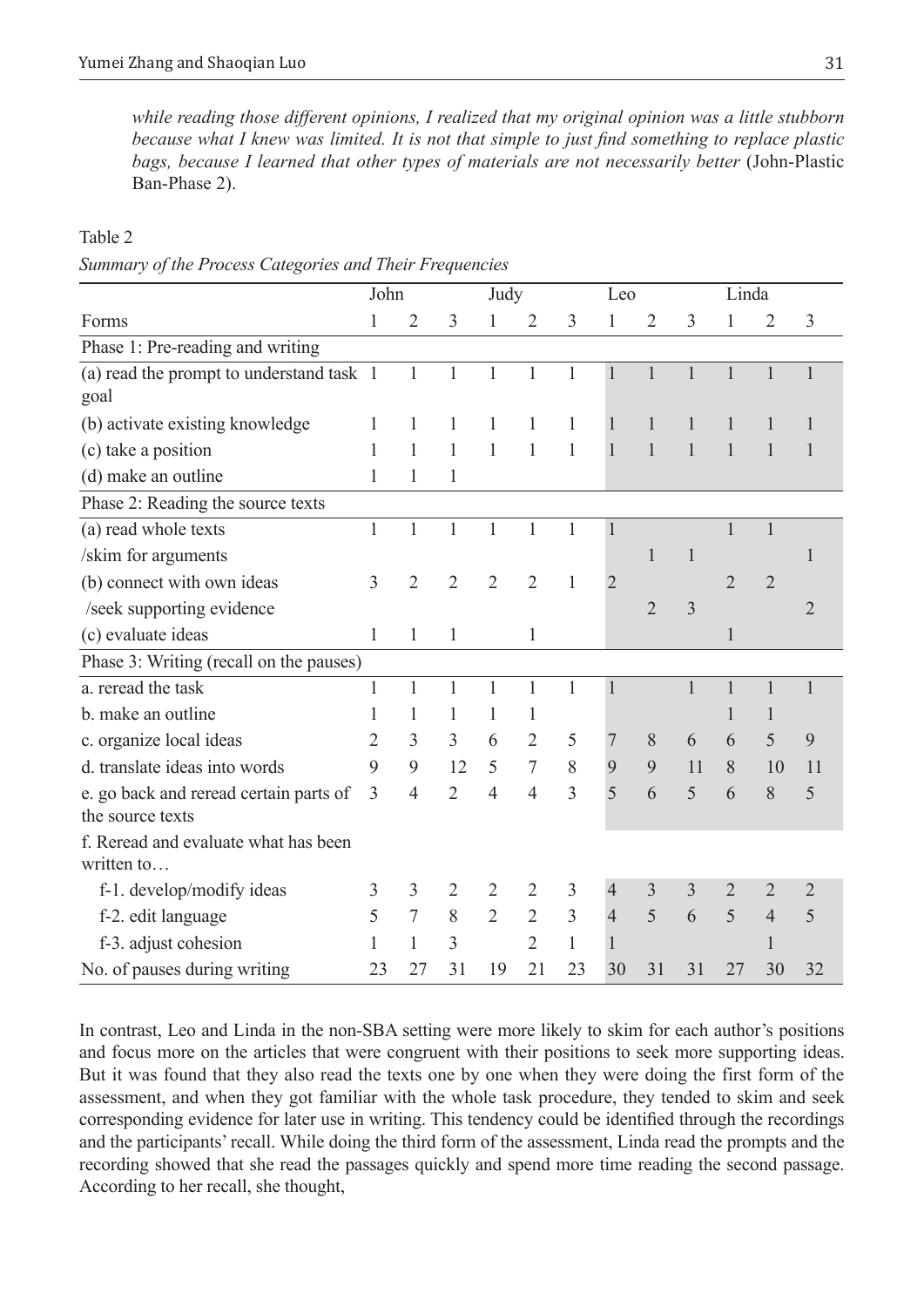*People are social animals and they need to change to fit in society so that they can have a good environment for living. I knew that there were usually three passages following, and I can find some ideas from the passages. So, when I was reading, I was clear about what I wanted for writing…… Of course, I read about the different ideas as well. But quickly. Because my original opinion was really what I believed. What I needed was to find more evidence to support my idea* (Linda-Be Self or Fit in-Phase 2).

It shows that the SBA participants were more engaged in reading the texts closely, probably because they had to answer the comprehension questions next to each text, while the non-SBA participants had the tendency to skim for the main arguments and scan for congruent ideas. Moreover, in the SBA setting, the participants who read more carefully seemed to be more aware of different perspectives, which motivated them to connect and evaluate on their own opinions, rather than directly seeking supporting ideas.

 For the third phase, most of the participants read the prompts again but not all of them wrote down outlines or planned the content. It appeared in Table 1 that the SBA participants were more active in preparing and planning and it was found that they incorporated some ideas from source texts in their writing plans. For John who made an outline when he first read the first outline, he added some points taken from the source texts to his original plan and reorganized the structure. Comparatively, the participants in the non-SBA setting were less frequently found making plans before writing. Leo made no claim about making any outlines nor was he observed doing so, while Linda noted down her general plan at the first and second time and reported that she did not do so for the third form as she thought the topic was quite subjective and vague.

According to the participants' recalls on their thinking processes during composing especially during the pauses of typing, there were four main process categories summarized in Table 1, including generating and planning local ideas, translating ideas into words, rereading, selecting, and using information from source texts and rereading and evaluating their own writing. For the last one, the writers read what they had written to develop ideas further, to modify the language, and to check cohesiveness.

Firstly, no matter how much effort they had made for planning before writing, they would make online planning of ideas and translate them into words. However, the readiness of the ideas and language could be reflected by the fluency of typing. As it is indicated by the total frequency of pauses during writing, the two participants in the SBA setting paused less frequently than the other two participants during writing and produced relatively longer texts.

In terms of what they were processing during the pauses, all the four participants paused most frequently for translating their ideas into proper words. In their verbal reports, they recalled that:

*I was thinking about how to express my opinion in one sentence (John-Phones to Schools-Phase 3);*

*I was thinking about using a more sophisticated syntax to say …(Judy-Be Self or Fit In-Phase 3); I was mainly considering which word to use, drawbacks, or weaknesses (Linda-Plastic Ban-Phase 3).* 

With respect to the source use, it was interesting to discover that Leo and Linda, went back to the source texts more often than John and Judy. Moreover, it was found that Linda tended to copy the original sentences and paste them into her own writing. She explained in the interview that she thought those sentences copied from the text were useful and fitted with what she wanted to say. Therefore, she used them in her writing and made some minor changes so that they could cohere with the preceding words grammatically. This behavior of patch-making in writing could also be seen in Leo's essays, but he used clauses or parts of the original sentences instead of the whole sentences. On the contrary, John and Judy seemed more able to integrate the information learned in the texts into their writing. This could be reflected in the fact that they went back to the texts less often but made more effective use of the information. Sometimes, they did not turn to the texts even when they were writing about the points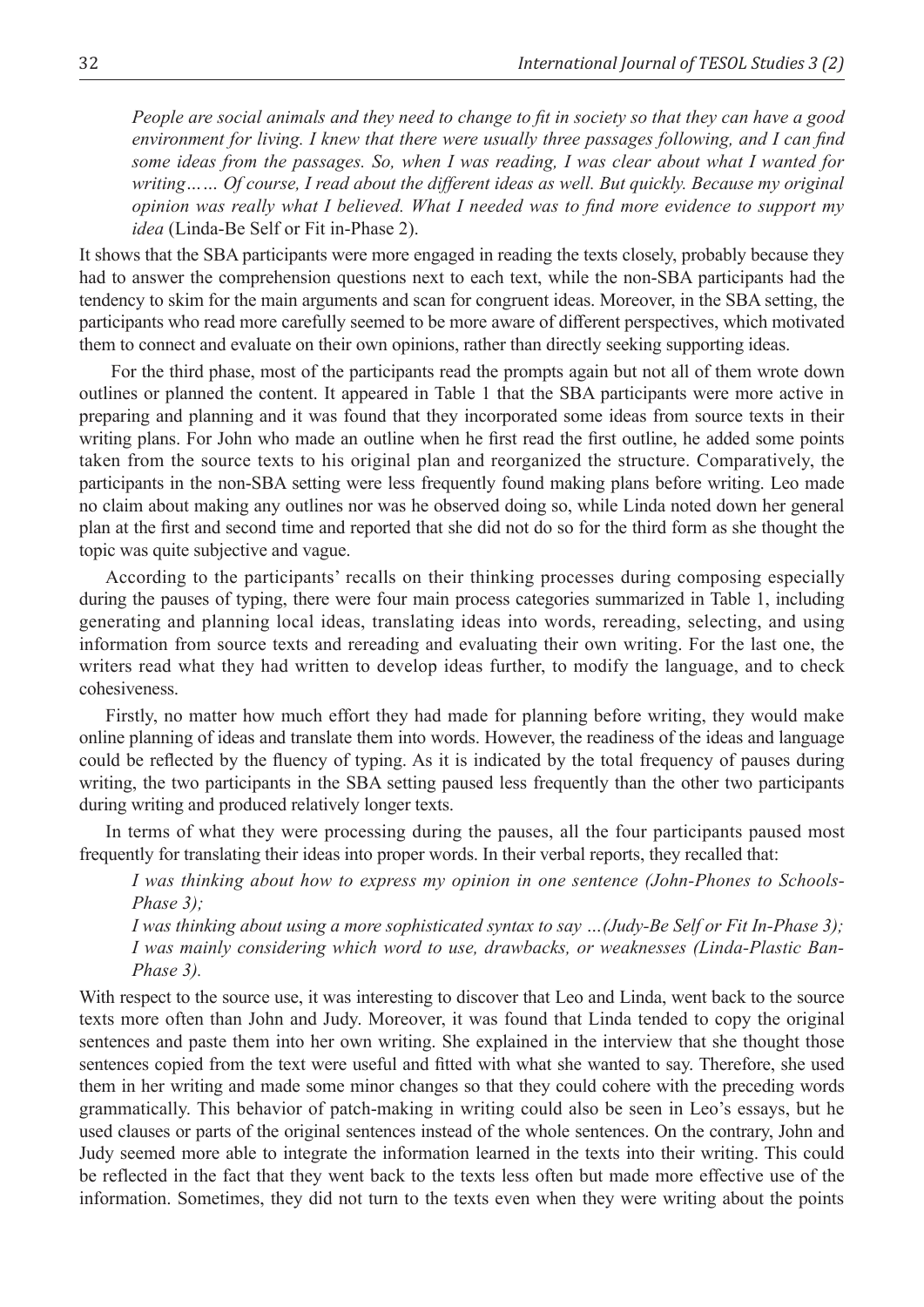in the texts, which might indicate that the information had already been constructed into their existing mental frameworks of knowledge and their writing plans. The difference might also be attributable to the tip given by the virtual tutor in the SBA setting which warned students not to copy the authors' original words. This was warranted by the interviews with John and Judy.

Finally, the four participants frequently reread what they had written previously while writing. They read the paragraph just written to check the completeness of meaning-making and to develop further ideas. Similarly, they read the previous sentence or segment to make further development. More frequently, they read the previous parts and corrected language mistakes or modified the wording. Besides, there were occasions when they reorganized the structure after reading what they had written to make it more cohesive. For instance, John first planned to respond to the opposite perspective at the end, but he gave it a second thought before proceeding to the last paragraph. He moved to the beginning and added his response to the opposite opinion in the opening paragraph before declaring his main argument.

To sum up, the SBA and non-SBA were both reading-to-write tasks in nature and the results show that all the students went through three main phases: pre-reading/writing, reading, and writing. In terms of the sub-processes at each phase, there were similarities and differences between the participants involved in the two settings. The major difference lay in how they processed reading and source use while writing.

Additionally, through the recording and students' recalls, it was found that the participants in the SBA setting could learn more about the topical information, some vocabulary, and expressions. More importantly, when they had understood the texts comprehensively, they could shape more informed perspectives, modifying or even altering positions.

### **5 Discussion**

The exploration of the impact of the SBA and non-SBA setting on the reading-to-write processes showed that the two groups were involved in similar processes at the pre-reading/writing phase, including understanding the task, activating topical knowledge, and taking a position. Differences were mainly detected while the participants were reading. The SBA tasks engaged the participants in more careful reading, probably because they were required to answer comprehension questions. Besides, the SBA participants were found more active in connecting the ideas learned through reading with their own ideas and evaluating the ideas. On the other hand, in the non-SBA setting, the participants were more likely to skim the texts and scan for supporting evidence while reading. The differences in the processes in reading may contribute to a conclusion that the SBA setting encouraged a closer and more comprehensive understanding of the multiple texts provided. This promoted the participants to make connections among new and prior ideas rather than simply selecting discrete information. Connecting was a process depicted in the theoretical framework proposed by Spivey (1990; 1997) and in Yang and Plakans' (2012) study.

During writing, the process categories summarized from both settings were largely in sync, including making outlines, planning local ideas, translating ideas into language, going back to the source texts, rereading, and evaluating their own writing, and making modifications in ideas, language, and organization. These processes largely corresponded with those portrayed in writing models (e.g., Hayes, 2012). But the two groups differed in frequencies of some processes. For instance, the non-SBA participants went back to the source texts and made local planning more frequently while writing. This might imply that the SBA could enhance the efficiency of reading and writing. This could also be indicated by fewer typing pauses and less frequent returning to the source texts during writing.

As stated earlier, the exploration of the underlying processes students perform during the tasks could offer important insights into the validity of the assessment, and it is crucial to examine the plausibility of the extrapolation inference in Kane's validation framework (Kane, 1992; 2006; 2013). The extrapolation inference suggests how the tasks could be used to elicit students' performance in the real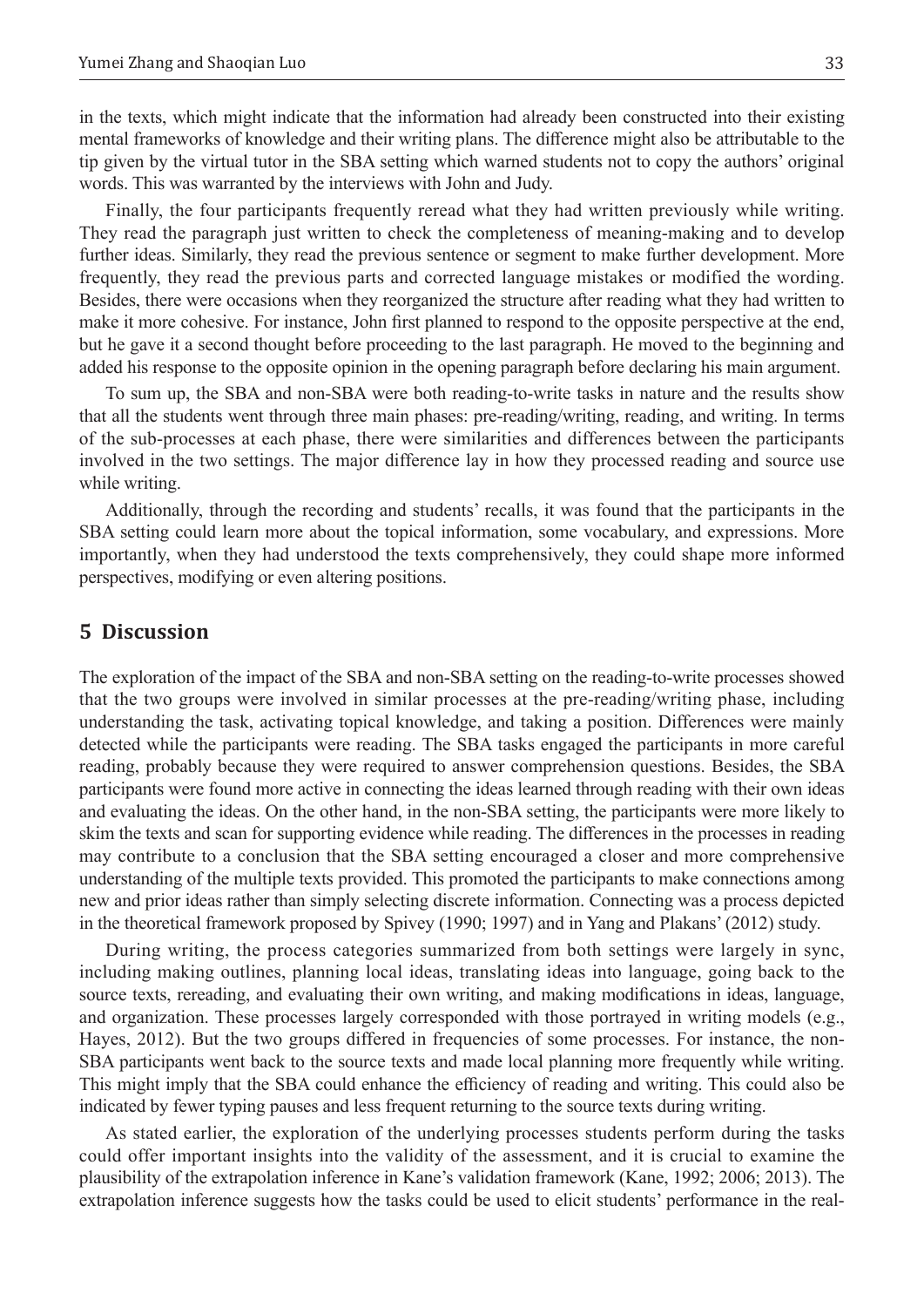life target domain. The results from the stimulated recalls strengthened the claim for the extrapolation inference as the processes involved in the SBA tasks were largely congruent with those summarized in theoretical frameworks of integrated reading-writing processes and the findings from previous studies in other contexts (Flower, 1987; Hayes, 1996; 2012; Plakans, 2007; Spivey, 1990; 1997; Stein, 1990). Like Plakans' (2008) findings, the writers in the SBA setting went through the processes that included understanding the task, taking a position, planning content, writing, and reading for evaluation. It is discovered that reading-to-write tasks involve multifaceted KSAs, including knowledge, cognitive and metacognitive skills (Yang & Plakans, 2012), which reflects the demands of real-world tasks.

Furthermore, it has been acknowledged in the literature that reading and writing are constructive processes (Flower, 1987; Spivey, 1990; 1997; Yang & Plakans, 2012). Through observing the participants' behaviors during the task and their recalls, this study found that the four participants all made attempts to use the information in the source texts to construct their writing. But those in the SBA setting were more likely to make effective use of the source texts for meaning construction. Their opinions became clearer and more informed after reading.

In terms of technology in language assessment, it was introduced earlier that technology could enhance the authenticity and contextualization of language assessment (Alderson, 2000; Chapelle  $\&$ Douglas, 2006). SBA was initiated with the acknowledgment that the information and communication technology has been changing the context of reading and writing (OECD, 2019; Sabatini, et al., 2014a). in return, It makes use of computer technology to create such scenarios for students to perform writing tasks to exchange opinions in the cyber community where they have access to reading materials and external guidance or interactions with others. The SBA setting with these authentic features is assumed to have some impact on students' reading-to-write performance. And it is hypothesized that students' performance in a more authentic assessment will better reflect their performance in the real world and thus enhance the validity of the assessment (Bachman & Palmer, 1996; Purpura, 2016). This study compares students' reading-to-write processes in the computer-mediated SBA and non-SBA settings. It is to evaluate the extrapolation inference in Kane's (1992; 2006; 2013) argument-based framework of validation. The findings provide evidence that the scenario features of the SBA are effective to enhance the validity in the cognitive perspective. This further supports that task contexts or settings, including the features and ways we present the tasks, are playing a role in language assessment, and technology is potential to make language assessment tasks more authentic and valid.

### **6 Conclusions**

Information and communication technologies provide us a digital community for reading and writing, and computer technology has made it possible to create virtual scenarios for learning and assessment. The computer-mediated SBA is an assessment innovation that responds to the contextual change, attempting to assess students' literacy skills in real-life scenarios of online communication.

The SBA used in the present study was used to assess Chinese students' English writing skills with the support of multiple reading texts. With the task authenticity strengthened by computer technology, it is assumed that the SBA could be exploited to collect data that could better represent students' performance in similar real-world tasks.

The purpose of this present study was to examine whether the setting of the SBA tasks would bring up differences in cognitive processes, compared with a non-SBA setting. The investigation into the cognitive processes helps us understand the skills or the ability activated by the tasks, therefore shedding light on the validity of the computer-mediated SBA. In Kane's (1992; 2006; 2013) argument-based framework, it concerns the extrapolation inference which links the performance on the assessment to that in the target domain.

Based on the four participants' stimulated recalls, it was found that the processes elicited in the SBA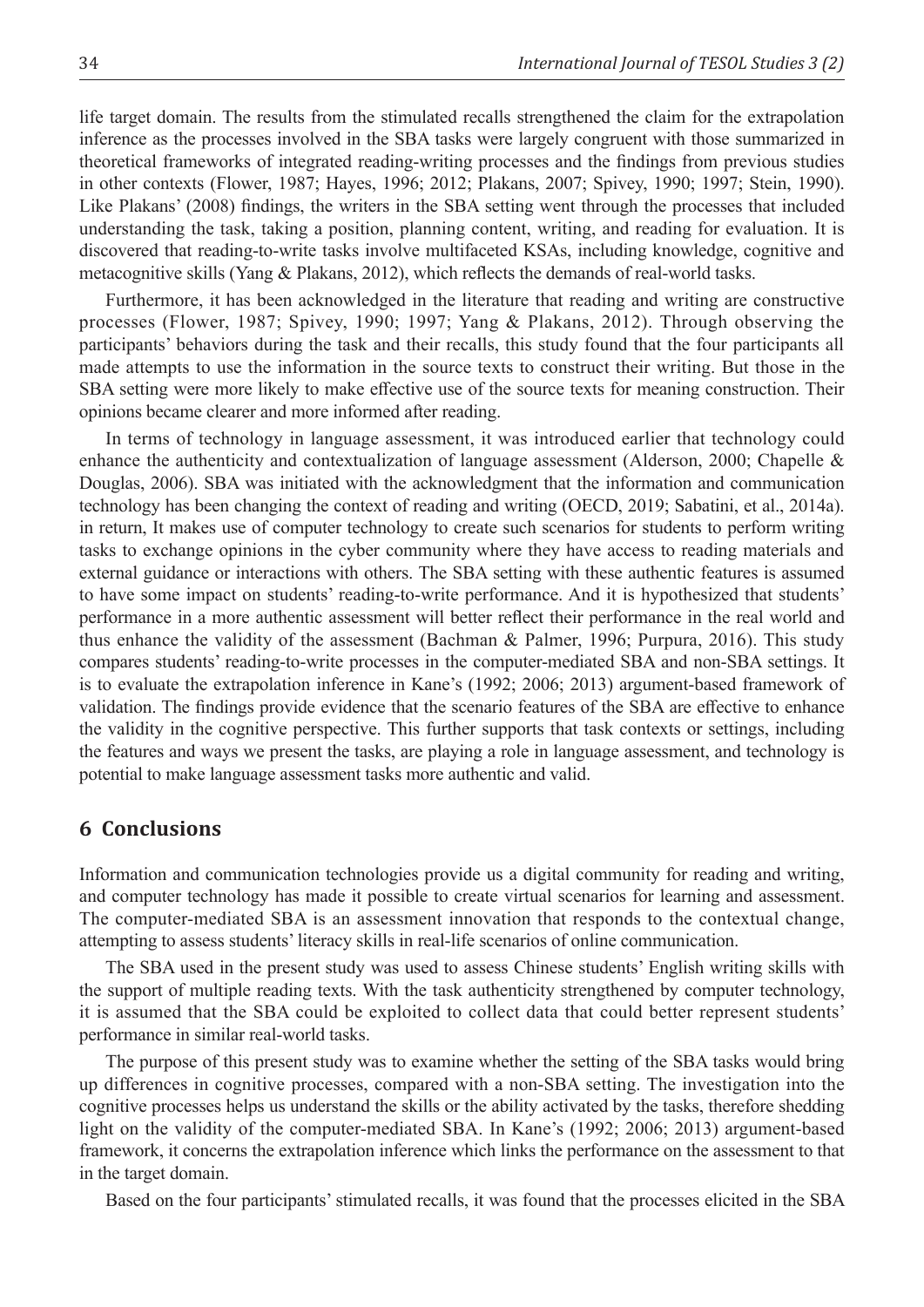setting were more congruent to those summarized in theoretical frameworks. Moreover, the participants in the SBA setting could make more effective use of the source texts in their writing and learn more actively about the topical issues.

The finding implies that the computer-mediated SBA tasks developed in this context are valid from a cognitive perspective, offering support for the use of the tasks to infer EFL learners' reading-to-write skills in similar contexts. Furthermore, it contributes insights into the relationship between cognition and task settings or conditions. The implication is that one's cognitive activity is influenced by task settings. Therefore, it is necessary to take into account the task settings and features while evaluating students' cognitive traits. And the task settings should reflect the real-world scenarios so that more valid and reliable claims could be made about students' skills or abilities. It also shed light on the potential role of computer technology in increasing task authenticity and assessment validity.

The limitations of this study should be noted along with suggestions for future research. First, methodologically, the study on the cognitive processes was limited in the use of stimulated recalls and it might be helpful to adopt other methods for triangulation. For instance, follow-up interviews for participants' explanations would promote further understanding of their behaviors.

Second, the four participants were all at intermediate English proficiency level, according to their scores on a standardized English test in senior high school or the college entrance exam. In the future, participants with lower proficiency could be involved in both settings to examine whether any variance of the study finding would be yielded.

Third, the study did not separate the effect of the additional reading comprehension tasks in the SBA settings from that of the computer-mediated scenario features. The reason was that the reading comprehension tasks were considered an integral part of the SBA design as scaffolding from the virtual tutor. Nonetheless, future research could evaluate the impact of these comprehension items so that more specific insights could be gained on the impact of the scenario features afforded by computer technology.

Finally, future studies could also compare interactions from a real tutor or peer with the preprepared interactions delivered automatically through specific cues or at specific times. In this way, the effectiveness of the interactions assisted by computer technology could be better understood.

### **Acknowledgments**

This study is funded by the following research grants: (1) 2021 Qihang Research "A Longitudinal Study on College Students' English Competence Development in New Liberal Arts Construction" funded by Beijing International Studies University (No. 21110012042), and (2) "A Study on the Impact of The National Curriculum on the Development of EFL Learners' Core Competencies" funded by Beijing Educational Science Projects for the 13<sup>th</sup> Five-Year Plan (No. CADA17076).

#### **References**

Alderson, J. (2000). *Assessing reading.* Cambridge: Cambridge University Press.

- Bachman, L. (2004). *Statistical analysis for language assessment*. Cambridge, UK: Cambridge University Press.
- Bachman, L., & Palmer, A. (1996). *Language testing in practice: Designing and developing useful language tests*. Oxford: Oxford University Press.
- Bachman, L., & Palmer, A. (2010). *Language assessment in practice: Developing language assessment and justifying their use in the real world*. Oxford: Oxford University Press.
- Bax, S. (2013). The cognitive processing of candidates during reading tests: Evidence from eye-tracking.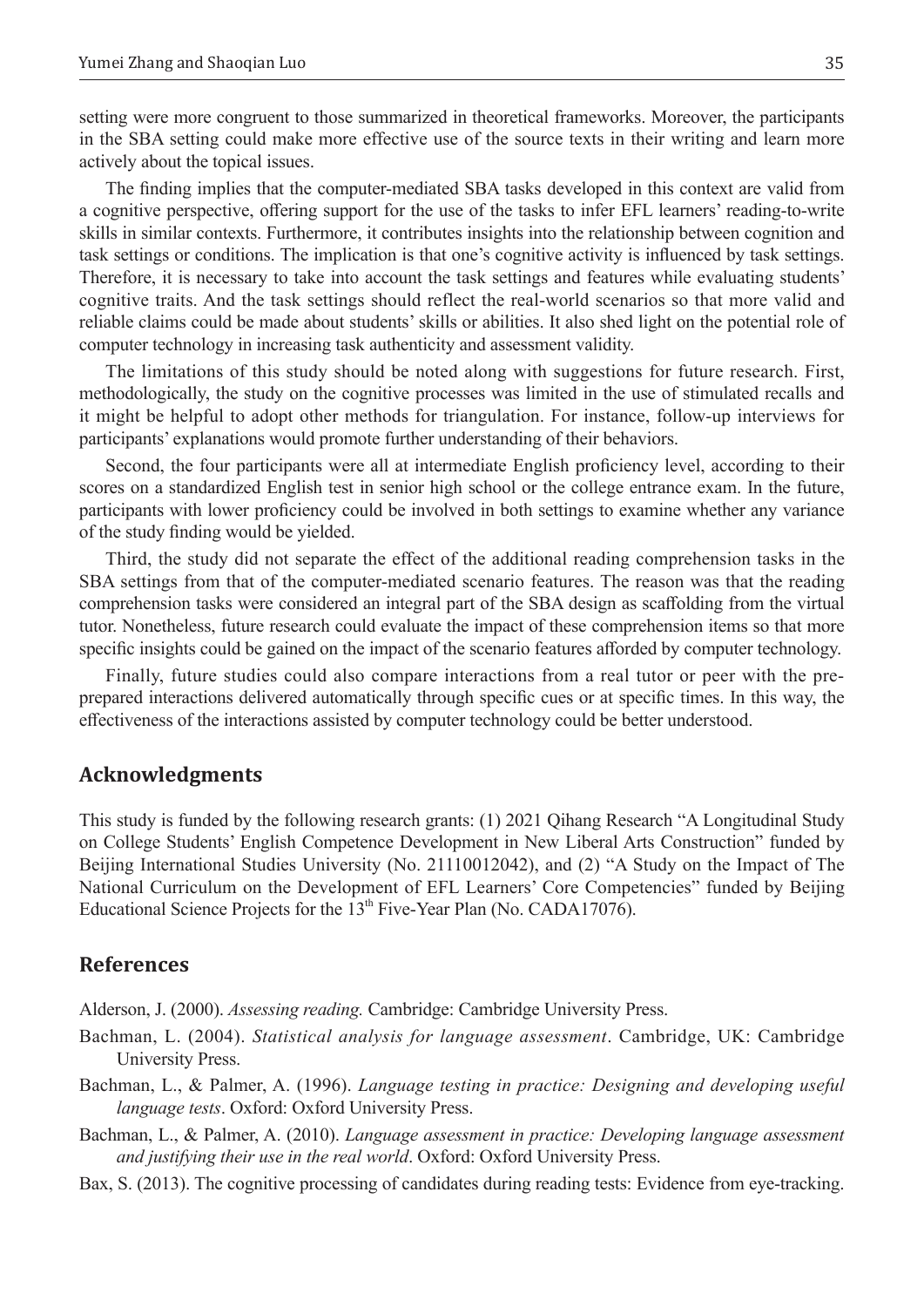*Language Testing, 30*(4), 441-465.

- Bennett, R. E. (2010). Cognitively based assessment of, for, and as learning: A preliminary theory of action for summative and formative assessment. *Measurement: Interdisciplinary Research and Perspectives, 8*, 70-91.
- Bennett, R., Deane, P., & van Rijn, P. (2016). From-domain theory to assessment practice. *Educational Psychologist, 51*(1), 82-107.
- Boveri, D. (2017). *The influence of scenario-based assessment on reading comprehension*. [Unpublished Doctoral Dissertation], Northern Illinois University.
- Bowles, M. (2010). *The think-aloud controversy in second language research*. New York: Routledge.
- Britt, M. A., & Rouet, J. F. (2011). Research challenges in the use of multiple documents. *Information Design Journal, 19*(1), 62-67.
- Castek, J., & Coiro, J. (2015). Understanding what students know: Evaluating their online research and reading comprehension skills. *Journal of Adolescent and Adult Literacy, 58*(7), 546-549.
- Chapelle, C., & Douglas, D. (2006). *Assessing language through computer technology*. Cambridge: Cambridge University Press.
- Chapelle, C. A. & Voss, E. (2017). Utilizing technology in language assessment. In E. Shohamy & I. Or (Eds.). *The Encyclopedia of Language and Education. Language testing and assessment* (Vol. 7). Springer Press.
- Choi, I.-C., Kim, K. S. & Boo, J. (2003). Comparability of a paper-based language test and a computerbased language test. *Language Testing, 20*(3), 295-320
- Corbel, C. (1993). Computer-enhanced language assessment. In G. Brindley (Series Ed.) Research Report Series 2. *National Centre for English Language Teaching and Research*, Macquarie University, Sydney, Australia.
- Cumming, A., Busch, M., & Zhou, A. (2002). Investigating learners' goals in the context of adult secondlanguage writing. In S. Ransdell & M. Barbier (Eds.), *New Directions for Research in L2 Writing* (pp.189-208). Dordrecht, Netherlands: Kluwer Academic Publisher.
- Deane, P., & Song, Y. (2014). A case study in principled assessment design: Designing assessments to measure and support the development of argumentative reading and writing skills. *Educativa Psicologia, 20*(2), 99-08.
- Deane, P., Song, Y., van Rijn, P., O'Reilly, Fowles, M., Bennett, R., Sabatini, J., & Zhang, M. (2018). The case for scenario-based assessment of written argumentation. *Reading and Writing, 32*(6), 1575-606.
- Delaney, A. Y. (2008). Investigating the reading-to-write construct. *Journal of English for Academic Purposes, 7*, 140-50.
- Ercikan, K., & Pellegrino, J. W. (2017). *Validation of score meaning for the next generation of assessments: The use of response processes*. New York, NY: Taylor & Francis.
- Ericsson, K., & Simon, H. (1996). *Protocol analysis: Verbal reports as data* (3rd ed.). Cambridge, MA: MIT Press.
- Field, J. (2013). Cognitive validity. In A. Geranpayeh & L. Taylor (Eds.), *Examining listening* (pp. 77- 151). Cambridge: Cambridge University Press.
- Flower, L. (1987). Interpretive Acts: Cognitive and the construction of discourse. *Poetics, 16*, 109-130.
- Gass, S., & Mackey, A. (2016). *Stimulated recall methodology in applied linguistics and L2 research*. New York: Routledge.
- Grabe, W., & Zhang, C. (2016). Reading-writing relationships in first and second language academic literacy development. *Language Teaching, 49*(3), 339-355.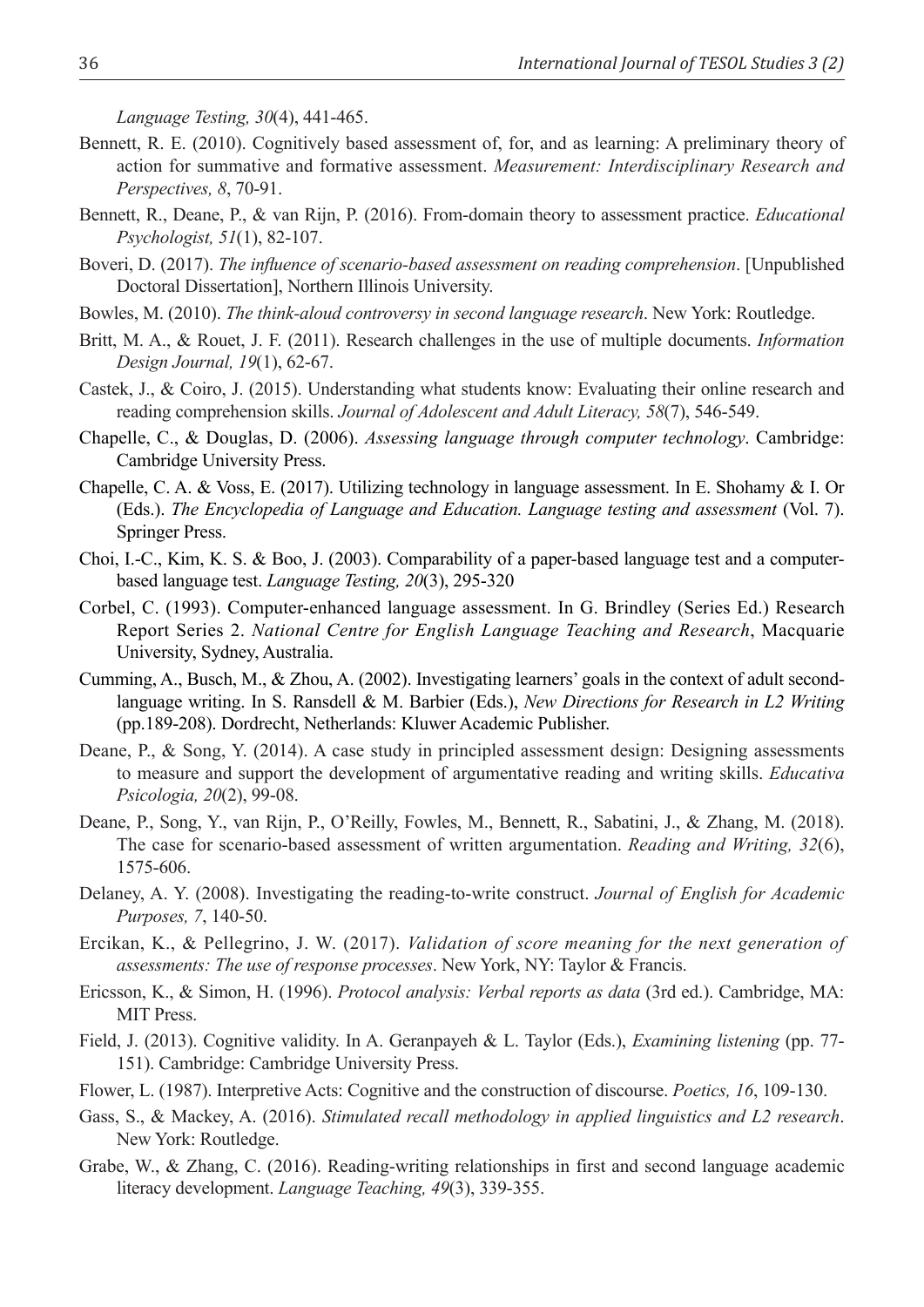- Guo, C. (2015). *Think-aloud protocols in foreign language teaching research*. Beijing: Foreign Language Teaching and Research Press.
- Guo, H., Zhang, M., Deane, P., Bennett, R. (2020). Effects of scenario-based assessment on students' writing processes. *Journal of Educational Data Mining*, *12*(1), 19-45.
- Hayes, J. (1996). A new framework for understanding cognition and affect in writing. In C. Levy & S. Ransdell (Eds.), *The Science of Writing* (pp. 1-27). Mahwah, NJ: L Erlbaum.
- Hayes, J. (2012). Modeling and remodeling writing. *Written Communication, 29*(3), 369-388.
- Hayes, J. R., & Flower, L. S. (1980). Identifying the organization of writing processes. In L. W. Greg & E. R. Steinberg (Eds.), *Cognitive processes in writing: An interdisciplinary approach*. Hillsdale, NJ: Lawrence Erlbaum Associates: 3-30.
- Kane, M. (1992). An argument-based approach to validation. *Psychological Bulletin*, *112*, 527-535.
- Kane, M. (2006). Validation. In R. Brennan (Ed.), *Educational measurement* (4th ed., pp. 17-64). Westport, CT: American Council on Education and Praeger.
- Kane, M. (2013). The argument-based approach to validation. *School Psychology Review, 42*(2), 448-457.
- Leeman, J. (1999). *Recasts in Spanish as a second language: An empirical study of negative evidence and enhanced salience*. Presented at Second Language Research Forum, Minneapolis, MI, September.
- Lei, X. (2008). Exploring a sociocultural approach to writing strategy research: Mediated actions in writing activities. *Journal of Second Language Writing, 17*, 217-236.
- Mackey, A., Gass, S., & McDonough, K. (2000). How do learners perceive implicit negative feedback? *Studies in Second Language Acquisition, 22*, 471-497.
- Magliano, J. P., McCrudden, M. T., Rouet, J. F., & Sabatini, J. (2018). The modern reader: Should changes to how we read affect research and theory? In M. F. Schober, M. A. Britt, & D. N. Rapp (Eds.), *A* h*andbook of discourse processes* (2nd ed.) (pp. 342-361). New York, NY: Routledge.
- O'Reilly, T., & Sabatini, J. P. (2013). *Reading for understanding: How performance moderators and scenarios impact assessment design* (Research Rep. No. RR-13-31). Princeton, NJ: Educational Testing Service.
- O'Reilly, T., Weeks, J., Sabatini, J., Halderman, L., & Steinberg, J. (2014). Designing reading comprehension assessments for reading interventions: How a theoretically motivated assessment can serve as an outcome measure. *Educ Psychol Rev, 26*, 403-424.
- OECD. (2019). *PISA 2018 assessment and analytical framework*. PISA, OECD Publishing. Paris. Retrieved on Jan. 19<sup>th</sup>, 2020 from https://doi.org/10.1787/b25efab8-en.
- Partnership for 21st Century Skills. (2008). *21st century skills map*. Washington, DC: Author. Retrieved July 3rd. 2019 from http://www. p21.org/storage/documents/21st\_century\_skills\_english\_map.pdf
- Plakans, L. (2007). *Second language writing and reading-to-write assessment tasks: A process study*. [Unpublished Doctoral Dissertation], University of Iowa.
- Plakans, L. (2008). Comparing composing processes in writing-only and reading-to-write test tasks. *Assessing Writing, 13*, 111-129.
- Purpura, J. E. (2016). Second and foreign language assessment. *Modern Language Journal, 100*(Suppl), 190-208.
- Rupp, A., Ferne, T., & Choi, H. (2006). How assessing reading comprehension with multiple-choice questions shapes the construct: a cognitive processing perspective. *Language Testing, 23*(4), 441-474.
- Sabatini, J. P., O'Reilly, T., Halderman, L., & Bruce, K. (2014a). Broadening the scope of reading comprehension using scenario-based assessments: Preliminary findings and challenges. *L'Année psychologique*, *114*, 693-723.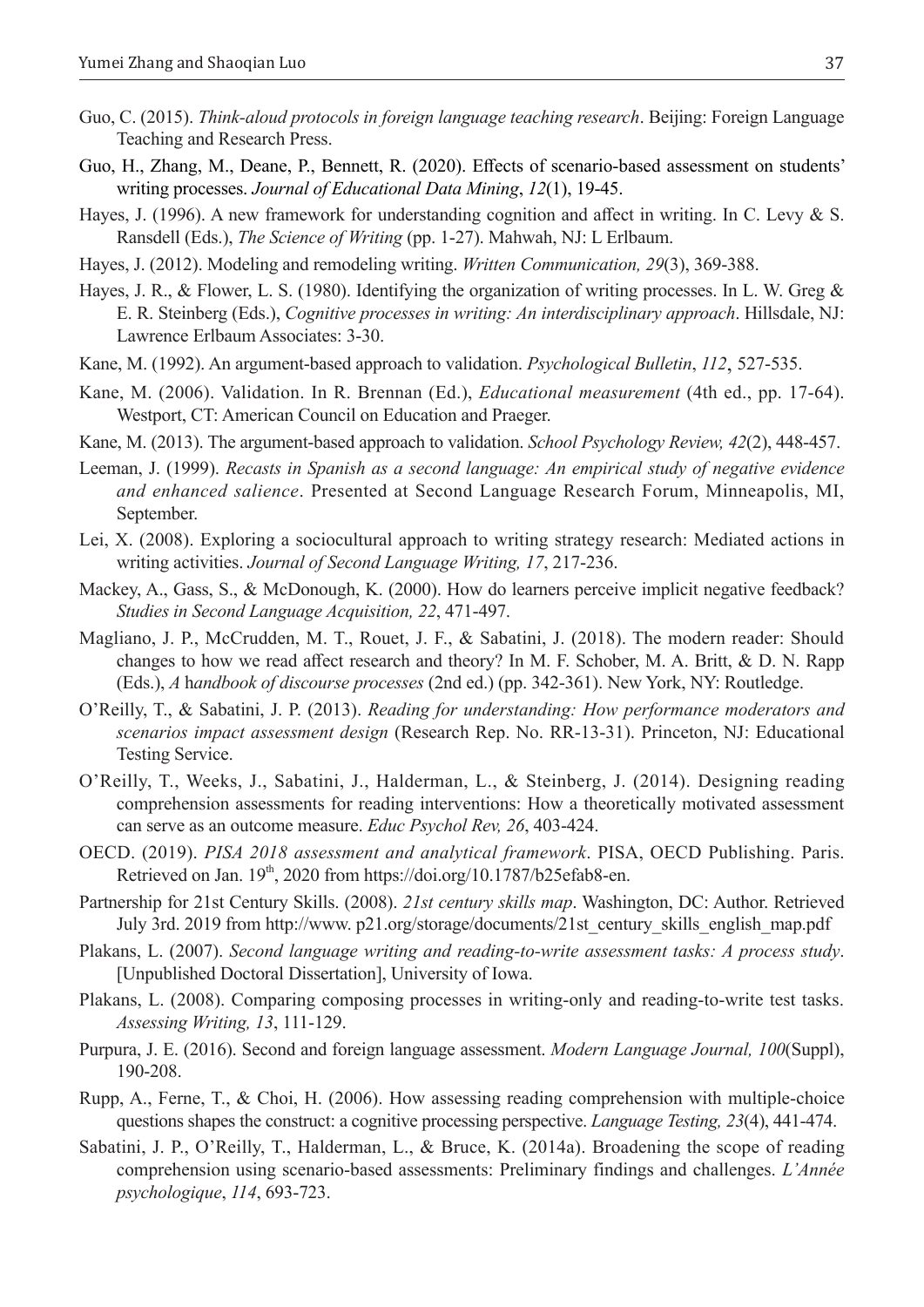- Sabatini, J. P., O'Reilly, T., Halderman, L., & Bruce, K. (2014b). Integrating scenario-based and component reading skill measures to understand the reading behavior of struggling readers. *Learning Disabilities Research and Practice, 29*(1), 36-43.
- Sabatini, J., O'Reilly, T., Weeks, J., & Wang, Z. (2019). Engineering a twenty-first century reading comprehension assessment system utilizing scenario-based assessment techniques. *International Journal of Testing*, online, DOI: 10.1080/15305058.2018.1551224
- Schaeffer, G. A., Reese, C. M., Steffen, M., McKinley, R. L. & Mills, C. N. (1993). *Field test of a computer-based GRE general test, ETS RR 93-07*. Princeton, NJ: Educational Testing Service.
- Spivey, N. (1984). *Discourse synthesis: Constructing texts in reading and writing. Newark.* DE: International Reading Association.
- Spivey, N. (1990). Transforming texts: Constructive processes in reading and writing. *Written Communication, 7*, 256-287. doi:10.1177/0741088390007002004
- Spivey, N. (1997). *The constructivist metaphor: Reading, writing, and the making of meaning*. New York, NY: Academic Press.
- Spivey, N. N., & King, J. R. (1989). Readers as writers composing from sources. *Reading Research Quarterly, 24*, 7-26.
- Stein, V. (1990). Exploring the cognition of reading-to-write. In L. Flower, V. Stein, Ackerman, J., and M. Kantz (Eds.), *Reading to write: Exploring a cognitive and social process* (35-75*)*. Oxford: Oxford University Press.
- Stratman, J. F., & Hamp-Lyons, L. (1994). Reactivity in concurrent think-aloud protocols. In P. Smagorinsky (Ed.), *Speaking about writing: Reflections on research methodology* (pp. 89-111). Thousand Oaks, CA: Sage.
- Strømsø, H. I., Bråten, I., & Britt, M. A. (2010). Reading multiple texts about climate change: The relationship between memory for sources and text comprehension. *Learning and Instruction, 20*, 192-204.
- Taylor, C., Kirsch, I., Eignor, D. & Jamieson, J. (1999). Examining the relationship between computer familiarity and performance on computer-based language tasks. *Language Learning, 49*(2), 219-74.
- van den Broek, P. (2012). Connecting cognitive theory and assessment: Measuring individual differences in reading comprehension. *School Psychology Review, 41,* 315-325.
- van Rijn, P., Graf, E., & Deane, P. (2014). Empirical recovery of argumentation learning progressions in scenario-based assessments of English language arts. *Psicología Educativa, 20*, 109-115.
- Weigle, S. C. (2002). *Assessing writing*. Cambridge: Cambridge: University Press.
- Yang, H-C., & Plakans, L. (2012). Second language writers' strategy use and performance on an integrated reading-listening-writing task*. TESOL Quarterly, 46*(1), 80-103.
- Zhang, M., van Rijn, P., Deane, P., & Bennett, R. (2019). Scenario-based assessments in writing: an experimental study. *Educational Assessment, 24*(2), 73-90. DOI: 10.1080/10627197.2018.1557515
- Zamel, V. (1983). The composing processes of advanced ESL students: Six case studies. *TESOL Quarterly, 17*, 165-187.
- Ziegler, N., & Mackey, A. (2014). *Pre-task planning, performance, and perceptions: A study of L2 textchat*. Paper presented at Second Language Research Forum, Columbia, SC.

*Yumei Zhang*, Ph.D. in applied linguistics. Lecturer at Beijing International Studies University. Her research interest includes second language acquisition, language teaching, and assessment. She has